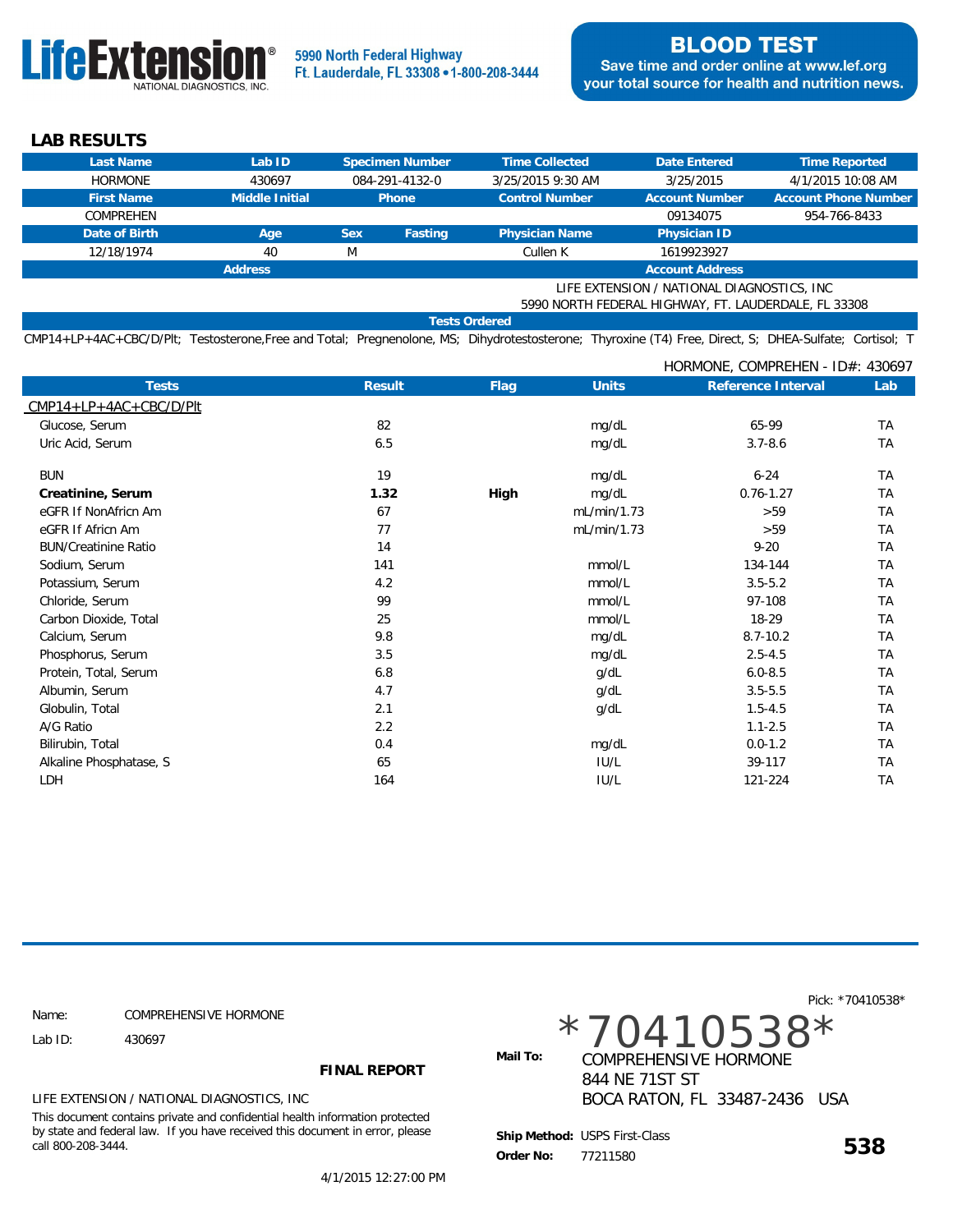

## 5990 North Federal Highway Ft. Lauderdale, FL 33308 . 1-800-208-3444

# **BLOOD TEST**

Save time and order online at www.lef.org your total source for health and nutrition news.

|                             |                               |                                                                  | HORMONE, COMPREHEN - ID#: 430697                                                                                                                                  |                                                 |
|-----------------------------|-------------------------------|------------------------------------------------------------------|-------------------------------------------------------------------------------------------------------------------------------------------------------------------|-------------------------------------------------|
| <b>Tests</b>                | Result                        | Flag<br><b>Units</b>                                             | Reference Interval                                                                                                                                                | Lab                                             |
| $CMP14+LP+4AC+CBC/D/Plt$    |                               |                                                                  |                                                                                                                                                                   |                                                 |
| AST (SGOT)                  | 25                            | IUI/L                                                            | $0 - 40$                                                                                                                                                          | ТA                                              |
| ALT (SGPT)                  | 33                            | IU/L                                                             | $0 - 44$                                                                                                                                                          | <b>TA</b>                                       |
| Iron, Serum                 | 113                           | ug/dL                                                            | 40-155                                                                                                                                                            | TA                                              |
| Cholesterol, Total          | 169                           | mg/dL                                                            | 100-199                                                                                                                                                           | TA                                              |
| Triglycerides               | 99                            | mg/dL                                                            | $0 - 149$                                                                                                                                                         | TA                                              |
| <b>HDL Cholesterol</b>      | 73                            | mg/dL                                                            | >39                                                                                                                                                               | <b>TA</b>                                       |
|                             | negative risk factor for CHD. | According to ATP-III Guidelines, HDL-C >59 mg/dL is considered a |                                                                                                                                                                   |                                                 |
| <b>VLDL Cholesterol Cal</b> | 20                            | mg/dL                                                            | $5 - 40$                                                                                                                                                          | <b>TA</b>                                       |
| <b>LDL Cholesterol Calc</b> | 76                            | mg/dL                                                            | $0 - 99$                                                                                                                                                          | TA                                              |
| Comment:                    |                               |                                                                  |                                                                                                                                                                   | <b>TA</b>                                       |
| T. Chol/HDL Ratio           | 2.3                           | ratio units                                                      | $0.0 - 5.0$                                                                                                                                                       | <b>TA</b>                                       |
|                             |                               |                                                                  | T. Chol/HDL Ratio<br>Men<br>3.4<br>$1/2$ Avg. Risk<br>Avg.Risk<br>5.0<br>2X Avg.Risk 9.6<br>3X Avg.Risk 23.4                                                      | Women<br>3.3<br>4.4<br>7.1<br>11.0              |
| <b>Estimated CHD Risk</b>   | < 0.5                         | times avg.                                                       | $0.0 - 1.0$<br>T. Chol/HDL Ratio<br>Men<br>3.4<br>1/2 Avg.Risk<br>Avg.Risk<br>5.0<br>2X Avg.Risk 9.6<br>3X Avg.Risk 23.4                                          | <b>TA</b><br>Women<br>3.3<br>4.4<br>7.1<br>11.0 |
|                             |                               | mature CHD.                                                      | The CHD Risk is based on the T. Chol/HDL ratio.<br>factors affect CHD Risk such as hypertension, smoking,<br>diabetes, severe obesity, and family history of pre- | Other                                           |
| <b>WBC</b>                  | 5.5                           | x10E3/uL                                                         | $3.4 - 10.8$                                                                                                                                                      | <b>TA</b>                                       |
| <b>RBC</b>                  | 5.53                          | x10E6/uL                                                         | 4.14-5.80                                                                                                                                                         | TA                                              |
| Hemoglobin                  | 16.2                          | g/dL                                                             | 12.6-17.7                                                                                                                                                         | <b>TA</b>                                       |
| Hematocrit                  | 47.4                          | %                                                                | 37.5-51.0                                                                                                                                                         | <b>TA</b>                                       |
| <b>MCV</b>                  | 86                            | fL                                                               | 79-97                                                                                                                                                             | TA                                              |
| <b>MCH</b>                  | 29.3                          | pg                                                               | 26.6-33.0                                                                                                                                                         | <b>TA</b>                                       |
| <b>MCHC</b>                 | 34.2                          | q/dL                                                             | $31.5 - 35.7$                                                                                                                                                     | ТA                                              |
| <b>RDW</b>                  | 13.0                          | %                                                                | $12.3 - 15.4$                                                                                                                                                     | <b>TA</b>                                       |
| Platelets                   | 239                           | x10E3/uL                                                         | 150-379                                                                                                                                                           | TA                                              |
| Neutrophils                 | 54                            | $\%$                                                             |                                                                                                                                                                   | TA                                              |
| Lymphs                      | 36                            | %                                                                |                                                                                                                                                                   | <b>TA</b>                                       |
| Monocytes                   | $\overline{7}$                | $\%$                                                             |                                                                                                                                                                   | TA                                              |
| Eos                         | 3                             | $\%$                                                             |                                                                                                                                                                   | TA                                              |
| Basos                       | 0                             | $\%$                                                             |                                                                                                                                                                   | ТA                                              |
| <b>Immature Cells</b>       |                               |                                                                  |                                                                                                                                                                   | <b>TA</b>                                       |
| Neutrophils (Absolute)      | 3.0                           | x10E3/uL                                                         | $1.4 - 7.0$                                                                                                                                                       | <b>TA</b>                                       |

### **FINAL REPORT**

LIFE EXTENSION / NATIONAL DIAGNOSTICS, INC

This document contains private and confidential health information protected by state and federal law. If you have received this document in error, please call 800-208-3444.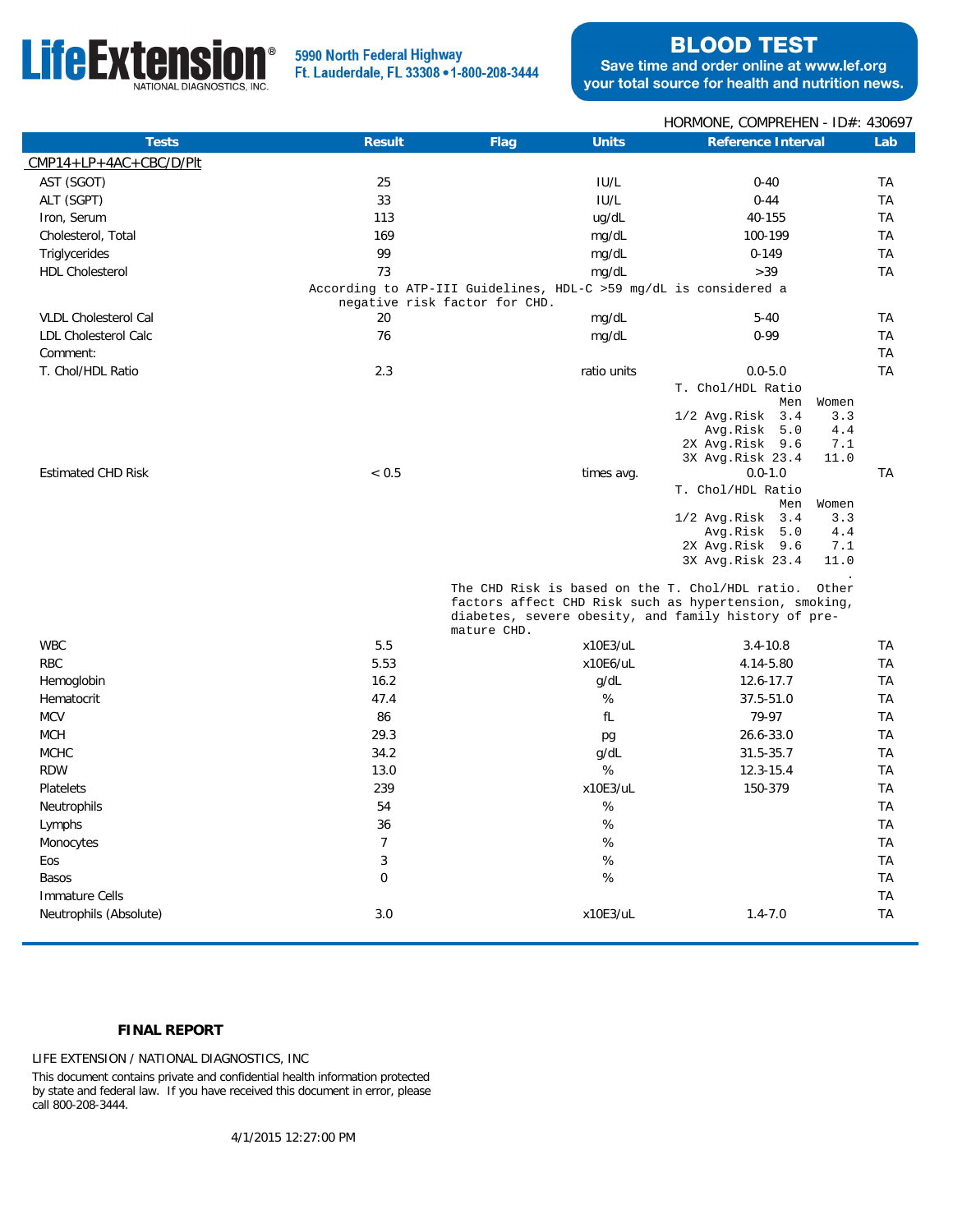

### 5990 North Federal Highway Ft. Lauderdale, FL 33308 . 1-800-208-3444

## **BLOOD TEST**

Save time and order online at www.lef.org your total source for health and nutrition news.

|                                |                                                                      |      |                                                          | HORMONE, COMPREHEN - ID#: 430697                                   |           |
|--------------------------------|----------------------------------------------------------------------|------|----------------------------------------------------------|--------------------------------------------------------------------|-----------|
| <b>Tests</b>                   | Result                                                               | Flag | <b>Units</b>                                             | Reference Interval                                                 | Lab       |
| $CMP14+LP+4AC+CBC/D/Plt$       |                                                                      |      |                                                          |                                                                    |           |
| Lymphs (Absolute)              | 2.0                                                                  |      | x10E3/uL                                                 | $0.7 - 3.1$                                                        | TA        |
| Monocytes(Absolute)            | 0.4                                                                  |      | x10E3/uL                                                 | $0.1 - 0.9$                                                        | TA        |
| Eos (Absolute)                 | 0.2                                                                  |      | x10E3/uL                                                 | $0.0 - 0.4$                                                        | TA        |
| Baso (Absolute)                | 0.0                                                                  |      | x10E3/uL                                                 | $0.0 - 0.2$                                                        | TA        |
| Immature Granulocytes          | $\mathbf 0$                                                          |      | %                                                        |                                                                    | <b>TA</b> |
| Immature Grans (Abs)           | 0.0                                                                  |      | x10E3/uL                                                 | $0.0 - 0.1$                                                        | TA        |
| <b>NRBC</b>                    |                                                                      |      |                                                          |                                                                    | <b>TA</b> |
| Hematology Comments:           |                                                                      |      |                                                          |                                                                    | <b>TA</b> |
| Testosterone, Free and Total   |                                                                      |      |                                                          |                                                                    |           |
| Testosterone, Serum            | 498                                                                  |      | ng/dL                                                    | 348-1197                                                           | TA        |
| Comment:                       | Comment                                                              |      |                                                          |                                                                    | <b>TA</b> |
|                                | Adult male reference interval is based on a population of lean males |      |                                                          |                                                                    |           |
|                                | up to 40 years old.                                                  |      |                                                          |                                                                    |           |
| Free Testosterone (Direct)     | 10.9                                                                 |      | pg/mL                                                    | $6.8 - 21.5$<br>**Please note reference interval change**          | BN        |
| Pregnenolone, MS               |                                                                      |      |                                                          |                                                                    |           |
| Pregnenolone, MS               | 72                                                                   |      | ng/dL                                                    |                                                                    | ES        |
|                                | Reference Range:                                                     |      |                                                          |                                                                    |           |
|                                | Adults: <151                                                         |      |                                                          |                                                                    |           |
| Dihydrotestosterone            |                                                                      |      |                                                          |                                                                    |           |
| Dihydrotestosterone            | 48                                                                   |      | ng/dL                                                    |                                                                    | ES.       |
|                                | Reference Range:                                                     |      |                                                          |                                                                    |           |
|                                | Adult Male: 30 - 85                                                  |      |                                                          |                                                                    |           |
| Thyroxine (T4) Free, Direct, S |                                                                      |      |                                                          |                                                                    |           |
| T4, Free (Direct)              | 1.29                                                                 |      | ng/dL                                                    | $0.82 - 1.77$                                                      | <b>TA</b> |
| DHEA-Sulfate                   |                                                                      |      |                                                          |                                                                    |           |
| DHEA-Sulfate                   | 250.4                                                                |      | ug/dL                                                    | 102.6-416.3                                                        | TA        |
| Cortisol                       |                                                                      |      |                                                          |                                                                    |           |
| Cortisol                       | 16.0                                                                 |      | ug/dL                                                    | $2.3 - 19.4$                                                       | TA        |
|                                |                                                                      |      | Cortisol AM<br>Cortisol PM                               | $6.2 - 19.4$<br>$2.3 - 11.9$                                       |           |
| TSH                            |                                                                      |      |                                                          |                                                                    |           |
| <b>TSH</b>                     | 1.550                                                                |      | uIU/mL                                                   | 0.450-4.500                                                        | <b>TA</b> |
| Estradiol                      |                                                                      |      |                                                          |                                                                    |           |
| Estradiol                      | 21.5                                                                 |      | pg/mL                                                    | $7.6 - 42.6$                                                       | <b>TA</b> |
|                                | Roche ECLIA methodology                                              |      |                                                          |                                                                    |           |
| Prostate-Specific Ag, Serum    |                                                                      |      |                                                          |                                                                    |           |
| Prostate Specific Aq, Serum    | 1.7                                                                  |      | ng/mL                                                    | $0.0 - 4.0$                                                        | <b>TA</b> |
|                                | Roche ECLIA methodology.                                             |      |                                                          |                                                                    |           |
|                                |                                                                      |      |                                                          |                                                                    |           |
|                                |                                                                      |      | decrease and remain at undetectable levels after radical | According to the American Urological Association, Serum PSA should |           |

 prostatectomy. The AUA defines biochemical recurrence as an initial PSA value 0.2 ng/mL or greater followed by a subsequent confirmatory

### **FINAL REPORT**

LIFE EXTENSION / NATIONAL DIAGNOSTICS, INC

This document contains private and confidential health information protected by state and federal law. If you have received this document in error, please call 800-208-3444.